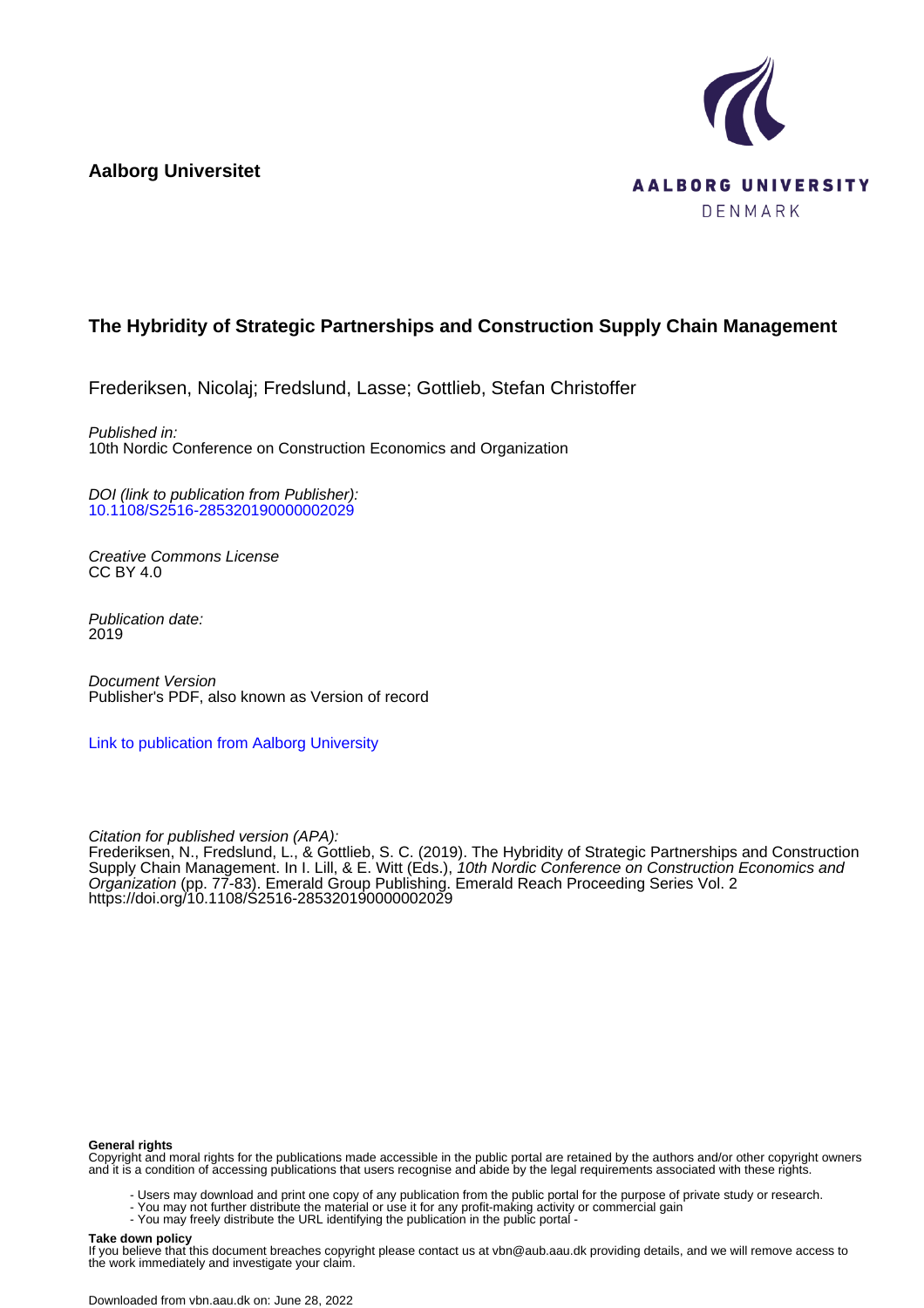# The Hybridity of Strategic Partnerships and Construction Supply Chain Management

Nicolaj Frederiksen, Lasse Fredslund

and Stefan Christoffer Gottlieb

Danish Building Research Institute, Aalborg University, Copenhagen, Denmark

#### Abstract

Purpose – Strategic partnerships and construction supply chain management are claimed to improve productivity through their capabilities of managing internal and external relations between stakeholders. Thus, this study aims to present an analysis of a major Danish contractor group's efforts to increase performances by building trust and long-term relationships across stakeholders of complex building projects with use of these managerial initiatives.

Design/Methodology/Approach – Scrutinising the social reality of the group, neo-institutional theory provides the analytical lens of an interpretivist case study drawing on empirical data (i.e. interviews and observations) collected through one year of enrolment in the group.

Findings – Findings reveals that internal organisational circumstances negatively influence the efforts to implement logics of strategic partnerships and construction supply chain management. Nevertheless, we propose organisational practitioners to obtain the perspectives of hybridisation as a fruitful concept for creating productive interactions between otherwise distinct managerial logics.

Research Limitations/Implications – The triangulation of the interpretivist data is limited to generalisations based on only one group operating in the Danish construction industry. However, the assumption is that critical implications of hybridity address generic issues across the industry.

Practical Implications – Organisational practitioners should experiment with hybridity of managerial mechanisms and dynamics, which potentially can influence the construction industry positively by innovating the operational performances in the entire value chain.

Originality/Value – The inquiry contributes to the puzzle of integrating strategic partnerships and construction supply chain management by rethinking dualism of logics generating alternatives of how hybridity can increase performance by combining various aspects of managerial initiatives.

Keywords CSCM, Strategic partnerships, Hybridity, Neo-institutional theory, Managerial logics, Organisational dimensions

All papers within this proceedings volume have been peer reviewed by the scientific committee of the 10th Nordic Conference on Construction Economics and Organization (CEO 2019).

© Nicolaj Frederiksen, Lasse Fredslund, Stefan Christoffer Gottlieb. Published in the Emerald Reach Proceedings Series. Published by Emerald Publishing Limited. This article is published under the Creative Commons Attribution (CC BY 4.0) licence. Anyone may reproduce, distribute, translate and create derivative works of this article (for both commercial and non-commercial purposes), subject to full attribution to the original publication and authors. The full terms of this licence may be seen at http://creativecommons.org/licences/by/4.0/legalcode



Emerald Reach Proceedings Series Vol. 2 pp. 77–83 Emerald Publishing Limited 2516-2853 DOI 10.1108/S2516-28532019000000202

77

The Hybridity of Strategic Partnerships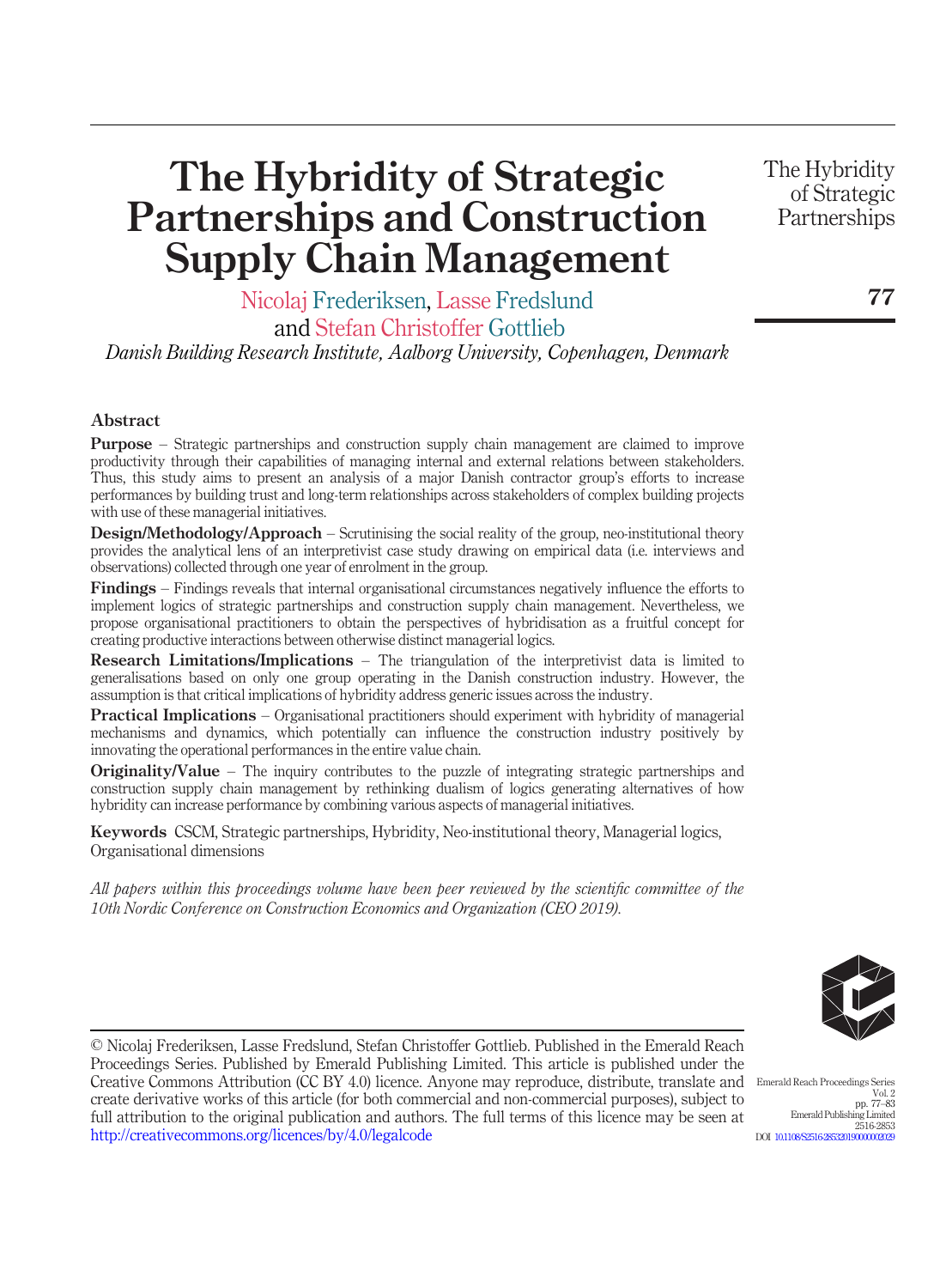#### [1.](#page-6-0) [In](#page-6-0)t[roduction](#page-6-1)

The construction industry is a driving force in the Danish society because of its impacts on the national economy and the built environment. Thus, the industry is expected to take responsibility for maintaining a healthy national economy, and is a target of public policy instruments requiring change during perceptible economic fluctuations. According to Gottlieb and Haugbølle (2013), the industry has been subject to a series of policies aiming to increase productivity without delivering significant results.

In t[he](#page-7-0) [efforts](#page-7-0) [to](#page-7-0) [s](#page-7-0)olve issues of productivity, one of Denmark's leading contractor groups has launched two managerial initiatives through its subsidiaries giving promises of increased capacity for managing relations between stakeh[olders](#page-6-2) [and](#page-6-2) [clients](#page-6-2) [\(Gottlieb](#page-6-2) et al., 2018; Fredslund and Gottlieb, 2018). Hence, a strategic partnership (SP) initiative, named TRUST, is anchored in the subsidiary Enemærke & Petersen A/S (E&P) intensifying internal relations. Another initiative, which is anchored in the subsidiary MT Højgaard A/S (MTH), seeks to progress construction supply chain management (CSCM) by strengthening external relations to suppliers and sub-contractors. Accordingly, the group responses to several institutional demands and pressures by integrating different managerial initiatives through the subsidiaries (e.g. lean construction, BIM, and location-based management, etc.). Thus, Zhao (2011) suggests that a high degree of internal integration enables external integration embracing the relevance of organisations' internal capabilities including the willingness to integrate with external partners. In addition, Ellegaard and Koch (2012) argue that low integration [affect the external reso](#page-7-1)urce mobilisation negatively while high integration allow resource mobilisation effectively. Accordingly, the success of managerial initiatives can be considered a question of the subsidiaries' degree of internal integration, which we [will](#page-7-2) [scrutinise](#page-7-2) [by](#page-7-2) [explor](#page-7-2)ing the critical implications of their practical actions.

#### 2. Theoretical framework

The theoretical framework focusses on the micro-level processes of neo-institutional theory embracing novel understandings of the pluralistic institutional field of construction, which can give rise to conflicts. Accordingly, actors of the industry are assumed as connected by reciprocal relationships of institutional logics and orders framing their social reality and day-to-day activities (Reay and Hinings, 2009). As such, focusing on [the](#page-7-3) [potentials](#page-7-3) [of](#page-7-3) [hybr](#page-7-3)idity and micro-level agency, the theoretical framework describes the multiple and often contradictory institutional demands organisations face [and why they respond](#page-7-3) differently (Greenwood *et al.*, 2011).

#### 2.1. Institutional complexity, pluralism and logics

Institutional processes [exist](#page-7-4) [at](#page-7-4) [multiple](#page-7-4) [levels](#page-7-4) [of](#page-7-4) [analysis](#page-7-4) from individuals to o[rganisations](#page-7-4) and fi[elds.](#page-7-4) [Our](#page-7-4) [focus](#page-7-4) is to analyse how practitioners can advance managerial logics affecting field structures and orders in the process of handling an overall institutional pressure of increasing productivity. In that perspective, institutional pluralism describes situations faced by organisations that operate within multiple institutional spheres (Kraatz and Block, 2008), while institutional complexity describes situations where organisations experience contradictions between co-existing logics. Thus, pluralism is concerned with how legitimacy can be gained or maintained within different institutional spheres (Kraatz and Block, 2008), while complexity outlines "... 'demands' and 'prescriptions' not as givens subject to organizational compliance but as available and accessible strategic opportunities and resources for action" (Ocasio and Radoynovska, 2016, p. 288). Following Ocasio and Radoynovska (2016), strategic organisational choices are shaped by available institutional logics. As such, efforts to implement SP and CSCM can fruitfully be studied in an

78

10th Nordic Conference – Tallinn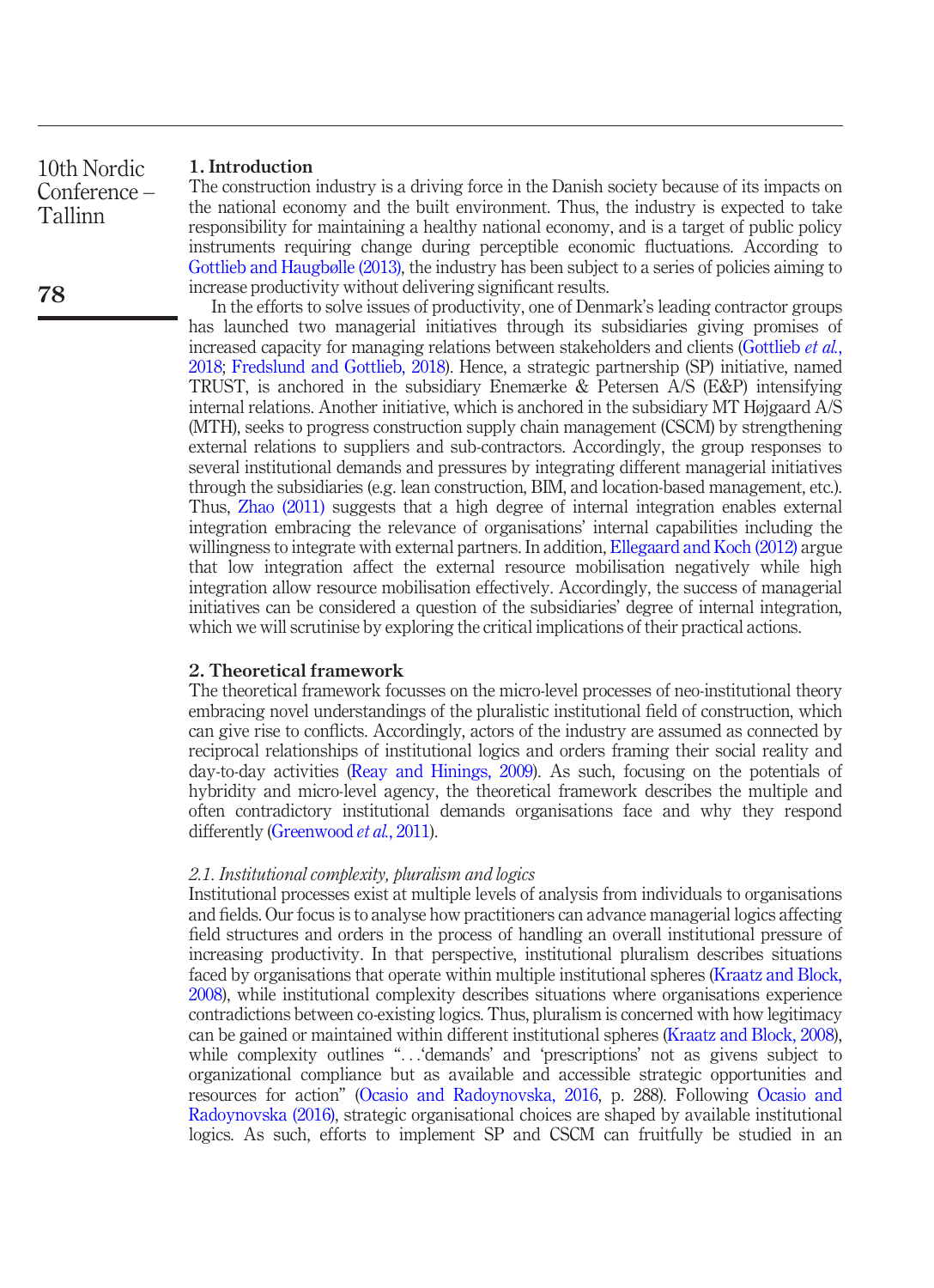institutional perspective, where both initiatives are considered managerial logics or practices sought integrated through the group subsidiaries.

The concept of logics is assumed relevant for understanding how managerial initiatives and micro-level processes guide behaviour by abstaining views of actors "...as '[cultural](#page-7-5) dopes' [trapped](#page-7-5) by institutional arrangements or as hyper muscular institutional entrepreneurs" (Thornton *et al.*, 2012, p. 1). Hence, logics are defined as "... axial systems of meaning o[r ways of ordering time](#page-7-1) and space" (Suddaby, 2010, p. 16) presents a framework for "...analysing the interrelationship among institutions, individuals, and organizations in social systems" (Thornton et al., 2012, p. 2).

Accordingly, the puzzle of co-existing managerial logics can expose a more nuanced perceptions of how different initiatives work together within organisations leading to potentials of managerial innovations and effective hybrids. Thus, the hybridity of logics is embracing institutional pluralism by analysing "...the creative agency that arises in the friction between logics that have traditionally appeared irreconcilable" (Johansen and [Waldorff, 2017, p.](#page-7-6) 66). In essence, we focus on exploiting the benefits of interdependence between managerial logics and how this approach implicates the operational performance of the group (Reay and Hinings, 2009).

#### 3. Methodological design and data collection

Scrutinising the micro-processes of different institutional environments involves an interpretivist approach exposing actionable understandings and practical knowledge when analysing the critical mechanism of the managerial logics. As such, by one year of enrolment in two subsidiaries, the research attempts to recognise the "...institutional landscapes and the ways in which organizations construct and navigate them in practice" (Smets et al., 2015, p. 283). Intrinsically, we build a case study on the triangulation of data that comprises the everyday life of the two subsidiaries (e.g. meetings, workshops, disseminations, dialogs, information and interviews) in relation to productivity issues. As such, the empirical data supports cross-organisational opinions and knowledge of the entire group. Additionally, the triangulation process and generalisations is solely based on the respond of only one group, which is limiting the research. However, empirical considerations are associated to address recognised issues of the Danish construction industry.

#### 4. Case analysis

The group operates within different areas of construction and consists of seven subsidiaries, including the two case organisations. In addition, the group has annual revenue of  $\epsilon$ 910M and employs 4,200 people, making it one of the largest contractor groups in Denmark. In this section, we scrutinise how the two case organisations respond differently to institutional pressure of increasing productivity by progressing altered managerial logics. Subsequently, we pursue to better understand critical implications of internal integration and mechanisms of hybridity by analysing the operational environment of the group.

### 4.1. E&P and the strategic partnership "TRUST"

E&P is a 43-year-old project-based organisation of approx. 700 employees, which has experienced a remarkable growth in last decade. E&P is recognised as a proactive and innovative contractor using a variety of production concepts. Furthermore, they are wellknown for their social profile and dialog-driven approach to the market, which is mirrored by the company slogan "people who build for people". For this reason, strong social aspects are deeply rooted in the company culture and their efforts to increase productivity.

The Hybridity of Strategic **Partnerships** 

79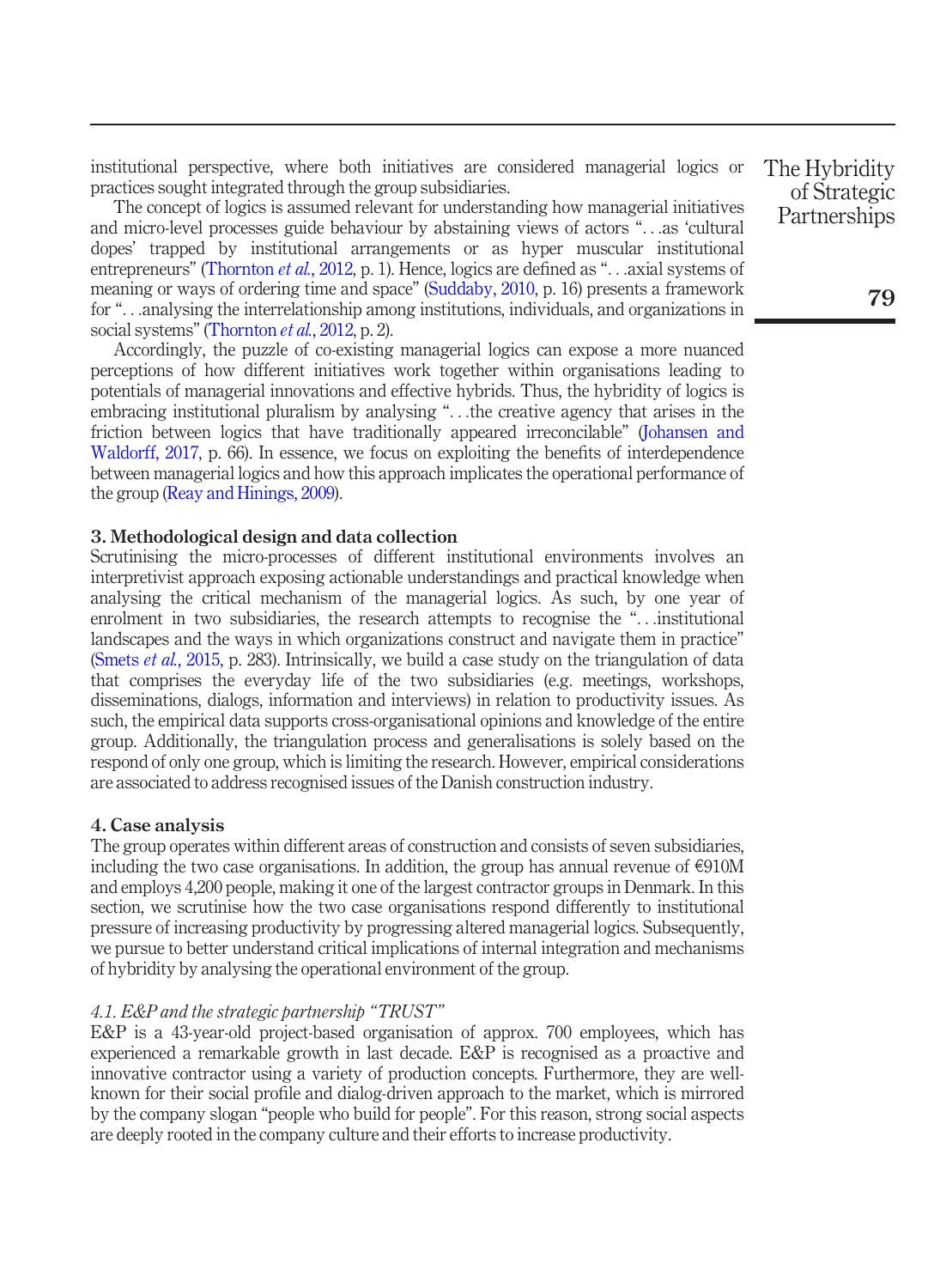10th Nordic Conference – Tallinn

In 2016, the City of Copenhagen announced an SP-tender for a four-year project portfolio of municipal construction projects of approx. e310M. Six AEC companies, including E&P, formed the business unit 'TRUST' as a response to the tender, focusing on integrating internal values such as trust, transparency, risk-sharing, common culture and collaboration reflecting the culture of E&P.

The legitimacy of the SP is a desire for organising complex-projects in novel ways resulting in economic productivity and more quality for the citizens of Copenhagen. Furthermore, the SP addresses challenges as fragmented value chains, uncertainties, distrust, disputes and autonomy, which are contemporary issues in the construction industry. Consequently, it has taken a year to build trust and a common culture, where teams are working for the SP rather than their respective companies. In addition, the companies involved are financially co-responsible, and any losses associated with new working methods are accountable to the companies.

According to the project executive of TRUST, the effort has already resulted in productivity improvements by at least 10 per cent through shorter planning and execution time owing to the already established team, as well as optimised processes and partnership principles between the involved parties. Thus, efficiency is obtained, nonetheless, it has been difficult for the actors of the partnership to valuate specific projects owing to divergent assessment criteria and non-generic project attributes. Accordingly, the validation of projects is of highest interest to maintain legitimacy and continued support by the City of Copenhagen. Furthermore, another issue (or opportunity) of the SP is how to relate strong internal relations to external dimensions by the acknowledgement of the potentials and volumes of the project-portfolio affiliated to suppliers and sub-contractors increasing productivity by also partnering the supply chain.

#### 4.2. MTH and construction supply chain management

MTH is a project-based organisation of approx. 1,500 employees and have 100 years of history constructing bridges, infrastructure and buildings. The organisational procurement function is divided into strategic and project procurement and their objectives is to create market differentiation by continuously reducing costs, as well as ensuring value creation through alternative solutions, which is the rationality of progressing CSCM.

Strategic procurement focusses on how purchasing is organised in terms of policies, management and evaluation as a natural extension of contract preparation with external actors. Consequently, the potential of their efforts is to coordinate the purchasing volume, reduce risks and to address the market as a combined organisation, resulting in scaled benefits and competitive prices. As such, they assist with sourcing processes, benchmarking, invoice control and critical KPI's addressing cost-avoidance, bonus, compliance and evaluations to secure competitive advantages and bottom line improvements. In contrast, project procurement focusses on project scrutiny and design in collaboration with projectstakeholders to optimise resources related to the projects.

In MTH, procurement practitioners highlight issues as unique products, fragmentation, inexpedient tendering and one-time collaborations as barriers to build trust and long-term relations in the supply chain. Furthermore, they emphasise internal organisational contradictions between company-policies and project-practice owing to the lack of compliance between strategic agreements and practices on site. Thus, tensions are created in relation to how supplier bonuses at the company level influence project budgets, which leads to sub-optimisations within the company. For example, strategic agreements are used to create an overall price dump in the market and act to direct prices in a high conjuncture market releasing bonuses at the company level, which not necessarily provide the lowest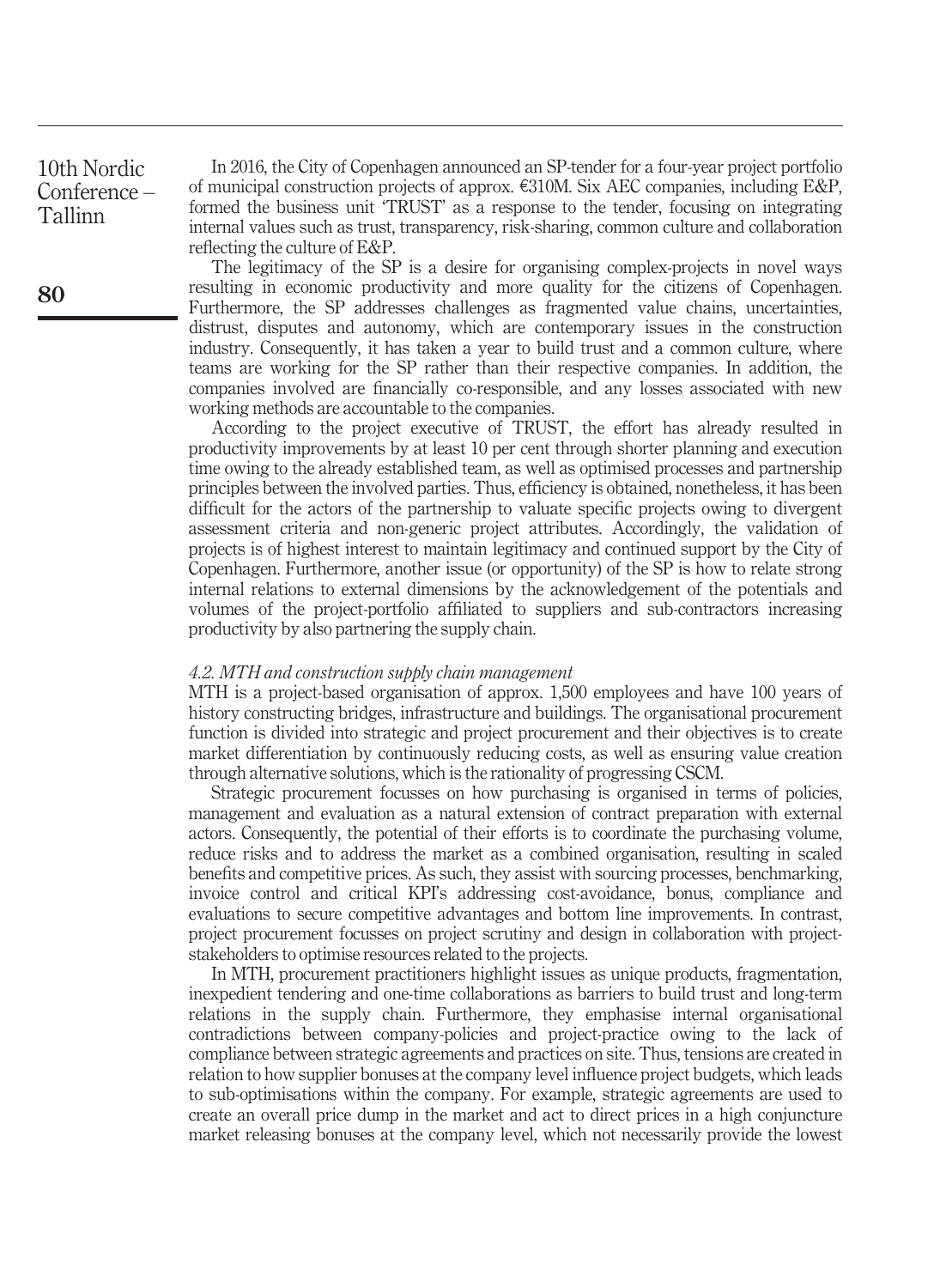project price. Hence, strategic agreements and sourcing processes are accused of being too rigid to follow the fluctuations in a descending market and therefore lower project-level prices can be achieved by detouring strategic agreements in the short run, at the same time as savings are directed to the project instead of company bonuses. The majority of the practitioners are missing incentive structures to mediate this duality releasing the capacity of collaboration instead of organisational sub-optimisation.

With reference to internal and external implications of progressing CSCM, overall issues are according to the practitioners a blind-price-focus instead of a multi-criteria-focus of suppliers and sub-contractors. Consequently, the practitioners see CSCM as not only a complex logic to understand and mobilise, but also a necessary and value adding initiative for progressing external relations. Thus, they identify several critical aspects as building trust, risks and benefits allocation, knowledge sharing, transparency, innovation assessment, mutual KPIs and supplier evaluations as main remedies to progress CSCM.

#### 5. Discussion

Perspectives of managerial logics, complexity and pluralism are highlighted as ingredients to analyse and discuss how two subsidiaries of the group are responding to an institutional pressure of increasing productivity. The MTH subsidiary is trying to integrate external relations through CSCM whereas the E&P subsidiary is progressing SP as a remedy to problems of internal integration. In general, both managerial logics are, somehow, pursuing associated principles about partnerships and seem committed to the same sub-logics of trust and collaboration, creating a common ground of learnings regardless of their external and internal attributes. However, we see that the responses to the productivity issue differ, which partly can be explained by differences in the organisational characteristics. Furthermore, the ways in which both organisations respond to the availability of managerial logics are to some extent influenced by internal circumstances especially considerations to how potential savings should be accounted for in the specific organisations leading to inconsistencies. Accordingly, this phenomenon can negatively affect legitimacy and opportunities affiliated to the potentials of external dimensions by the lack of internal integrity, which is assumed relevant to build strong external associations. As a proposal, we emphasise experimental capabilities of managers progressing the group as a hybrid organisation to handle contradictory demands from the institutional environment.

In terms of organisational structure, MTH is more bureaucratic and centralised, focusing on systems and technologies in the performance of on-time projects-collaborations. In contrast, the E&P (TRUST) organisation is more culture-oriented in the process of handling a four-year project-portfolio with equivalent actors. Consequently, these diverse conditions can both bias learnings and value creation across the subsidiaries and disturb the overall innovation capacity of the entire group if both initiatives are implemented without acknowledging the potential incompatibilities they imply. Thus, novel attentions to the group as a hybrid nexus of managerial logics could be the remedy of inappropriate internal circumstances in both subsidiaries, through the ability to navigate the ambiguity of the otherwise competing managerial logics or practice.

In sum, the managerial initiatives can be understood as an answer to the complex nature of construction drawing on some similar sub-sets of logics, such as trust, collaboration, transparency and risk-sharing, as well as pursuing the same objective of increasing productivity. Nonetheless, they respond differently. A reason for this is, as emphasised, that organisations are very diverse focusing on dissimilar stakeholders and act as two interdependent companies regardless of their common obligations to the group. Inherently, the overall assumption is that the achievement of the productivity objective requires

The Hybridity of Strategic **Partnerships**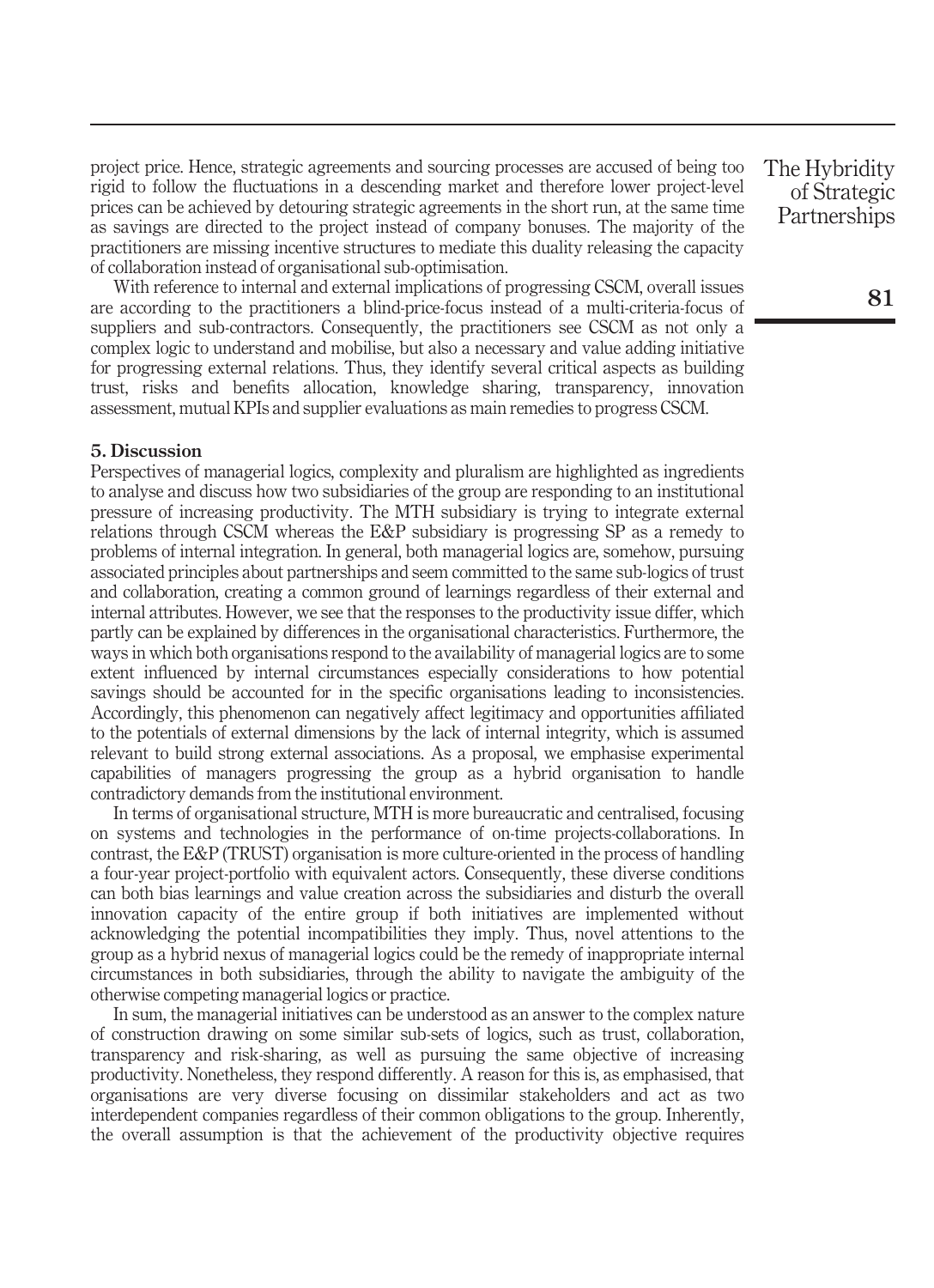10th Nordic Conference – Tallinn

managerial interactions (i.e. hybridisation of logics) beyond the co-existence of logics moving from competitive group settings to a nexus environment of shared understandings and learnings. As such, managers of the group should initiate frameworks or platforms for substantiate cross-organisational interactions.

Substantially, the majority of costs in complex building projects are related to external stakeholders and it, thus, makes sense to strengthen these relations by developing an alliance of trusted suppliers and sub-contractors, which is highly relevant for the entire group including TRUST (E&P). Hence, learnings from TRUST (E&P) could potentially advance the CSCM logic of partnering with the supply chain as well as strengthening the overall relationships across the entire group by legitimating trust, collaboration and projectportfolios as sub-logics of increasing productivity and innovation.

#### 6. Conclusions

We have analysed and discussed perspectives of how a major Danish contractor group can integrate co-exiting logics to increase productivity and innovation. Thus, we suggest that hybridisation and mutual adjustment of CSCM and SP is an opportunity to generate managerial innovations across the entire group integrating internal and external relations. Accordingly, logics can co-exist effectively, and we define the productive interdependence among them by the group's ability to create managerial interactions of shared understandings and learnings. Ironically, the analysed subsidiaries are diverse and typically acting interdependently. Nevertheless, they attempt to establish the same level of trust and collaboration as core components to increase productivity and innovation.

Essentially, we have argued that hybridity can create a productive interdependence between managerial logics by sharing practical experiences and mutual interactions, which is our main proposal for relevant project-managers and for further research of managerial logics. For example, strong external relations demand mechanisms of partnerships, which make TRUST's lessons relevant for the progress of CSCM. In contrast, CSCM learnings can increase the productivity of TRUST as most of project-costs are related to external dimensions. Hence, the attraction to institutional practices of the group is an analytical tool for conceptualising change and a method of discussing practical implications of managerial logics. In essence, we have analysed how the co-exiting of managerial logics can create productive innovations by frictions of incompatible logics that have otherwise seemed inconsistent. Nevertheless, we emphasise that aspects such as power, consensus, legitimacy and integrity affect the integration of logics and hereby the operational performance of the group as well as building trust requires substantial resources and time.

#### References

- <span id="page-6-2"></span>Ellegaard, C. and Koch, C. (2012) "The effects of low internal integration between purchasing and operations on suppliers' resource mobilization", Journal of Purchasing and Supply Management, Vol. 18, No. 3, pp. 148–158.
- <span id="page-6-1"></span>Fredslund, L.M. and Gottlieb, S.C. (2018) "Engaging the Construction Supply Chain – A Pluralistic Perspective", in Gorse, C. and Neilson, C.J. (Eds.) A Productive Relationship: Balancing Fragmentation and Integration 2018 proceedings of the 34<sup>th</sup> Annual ARCOM Conference, 3–5 September 2018, Belfast, UK, Association of Researchers in Construction Management, pp. 352–361.
- <span id="page-6-0"></span>Gottlieb, S.C., Frederiksen, N., Koch, C. and Thuesen, C. (2018) "Institutional logics and hybrid organizing in public-private partnerships, in Gorse, C. and Neilson, C.J. (Eds.) A Productive Relationship: Balancing Fragmentation and Integration 2018 proceedings of the 34th Annual